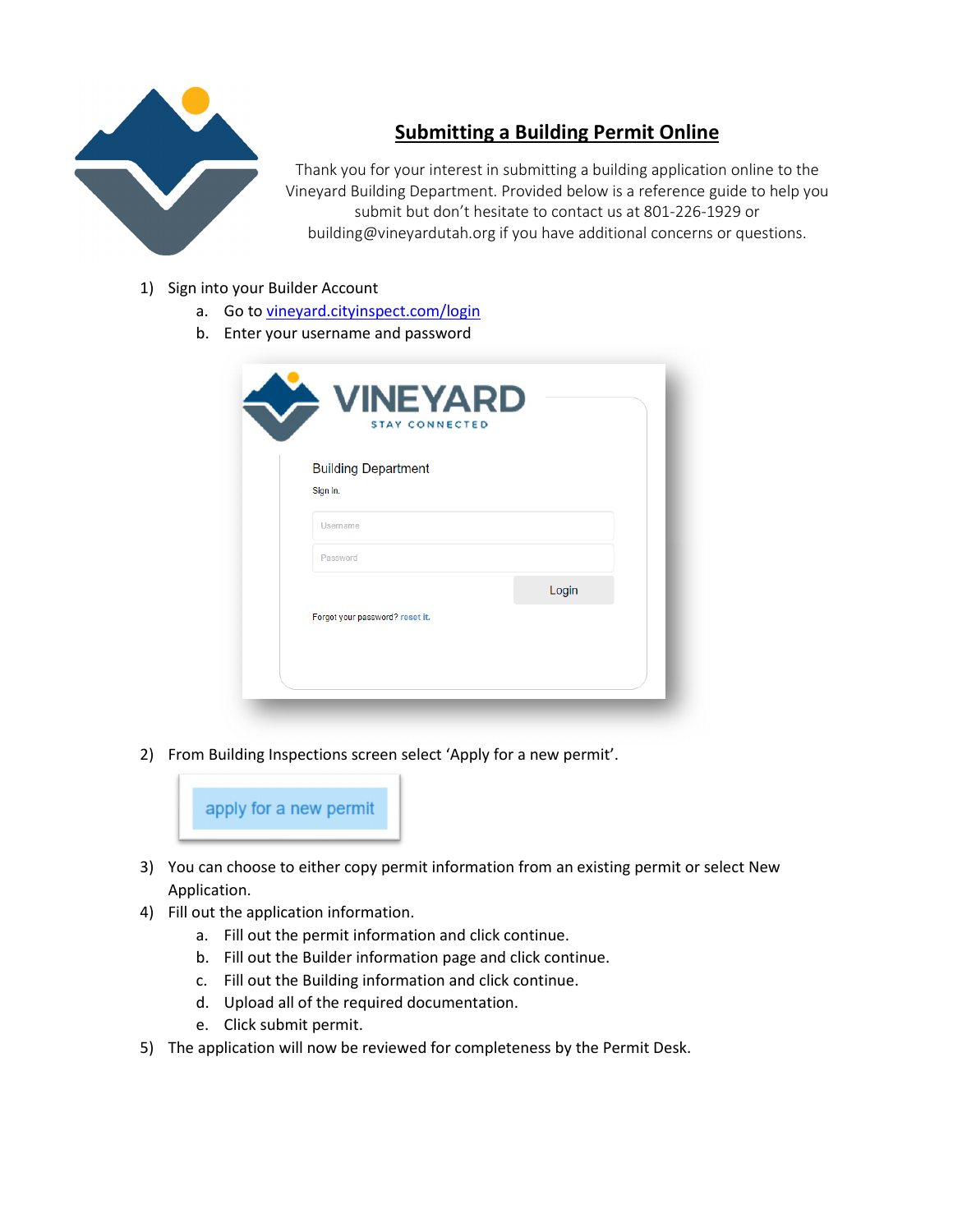- 6) Once submitted you'll be able to check on the status of your permit throughout the plan review stages;
	- a. Plan reviews submitted and where they are in process;
	- b. White means that it has not been reviewed.

| date | permit details       | <b>Owner / Builder</b>     | <b>Subdivision</b> | Lot# | street address | last inspection |
|------|----------------------|----------------------------|--------------------|------|----------------|-----------------|
|      | 11/06/19 PLAN19-3042 | Vineyard<br>Contracting Co | Vineyard           | 102  | 125 S Main St  |                 |

- c. Yellow means that it has been reviewed by staff and has correction items to be addressed.
- 7) Update plan review items directly from your web portal.
	- a. Click into permit details under plan review.
	- b. Click Plan Review.
	- c. Select the area that Needs Corrections.
	- d. Add notes and attach updated files.

| *Date:                              | 11/06/19                                                                                                                                                               |
|-------------------------------------|------------------------------------------------------------------------------------------------------------------------------------------------------------------------|
| *Status                             | rejected                                                                                                                                                               |
|                                     | Attached are the required calculations.                                                                                                                                |
|                                     | add additional notes attach file                                                                                                                                       |
| Attachment:                         | 19-201_191031_Revised_Plan5dbb611f9d603.pdf                                                                                                                            |
| <b>Comment History:</b><br>walk-out | Building Department<br>11/06/19 - Patricia Abdullah - Not Applicable -<br>11/06/19 - Patricia Abdullah - Rejected - Engineering calculations required for the proposed |

e. Plan review gets a notification that updated plans have been submitted for review. \*NOTE\* Plan are reviewed in the order they are submitted and corrections may take up to 3 business days to review.